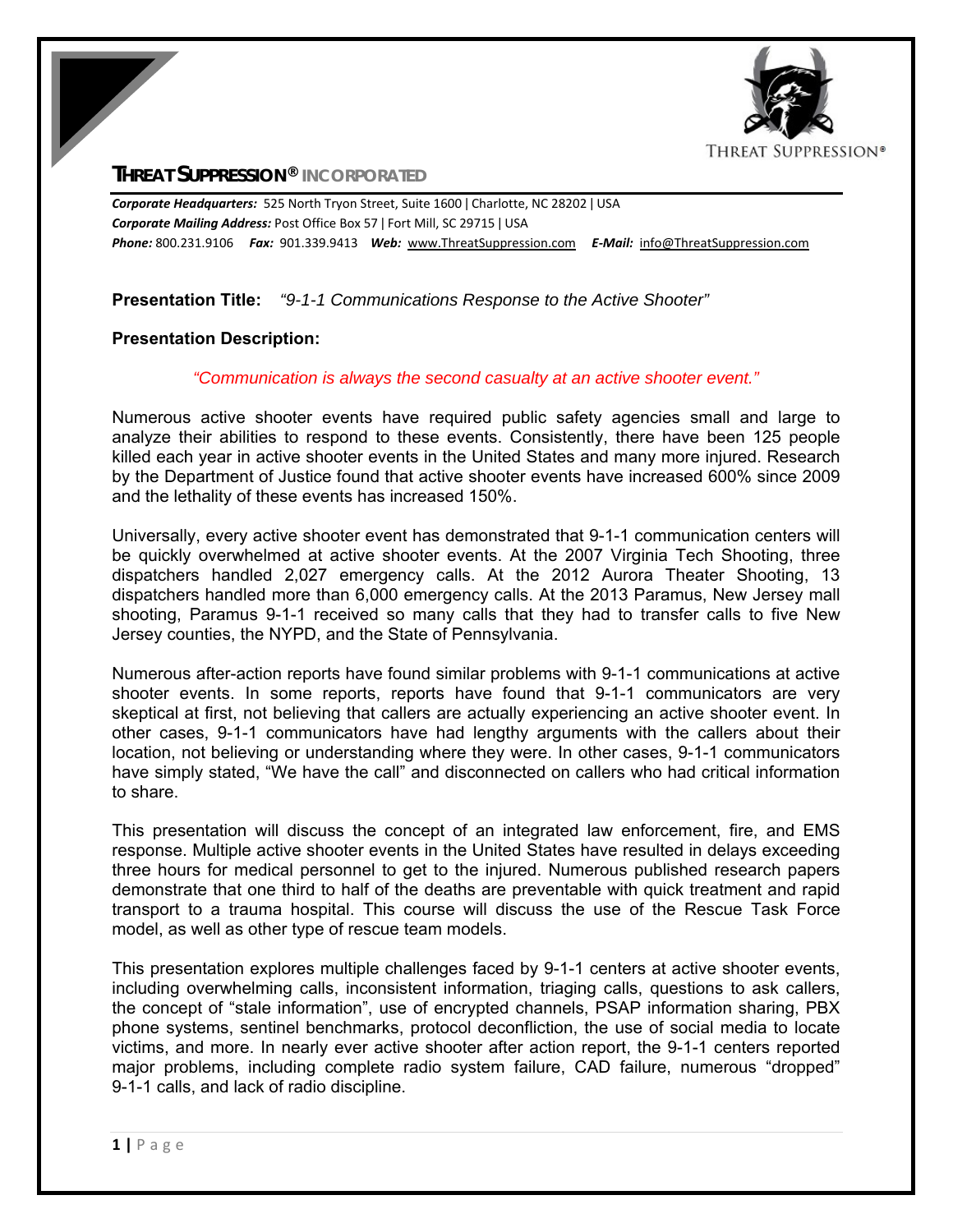Threat Suppression staff led the development and implementation of one of the nation's largest joint public safety active shooter response protocols in a metropolitan city in the Southeast. Our staff also organized and led 75 large multi-agency active shooter exercises testing joint public safety response. In addition, we have conducted large-scale 9-1-1 active shooter surge drills to discover methods to increase effectiveness of the 9-1-1 system. Our staff also trained more than 400 9-1-1 communicators with the city's police, fire, and EMS dispatch centers. This presentation utilizes numerous 9-1-1 calls and radio traffic recording from multiple events. Our staff members have also responded to a reported active shooter event at a mall crowded with 18,000 shoppers on Christmas Eve, 2015 in which one person was killed and 17 were injured. Our staff also responded to the April 30, 2019 active shooter event at the University of North Carolina at Charlotte, where two people were killed and four others critically injured.

Our staff have trained more than 100,000 public safety providers from local, state, and federal agencies on active shooter response. Following an active shooter event, the 9-1-1 Communications Center Director stated, *"The event happened exactly like Threat Suppression said it would in training. It was almost like the event was following the training script and the callers were following the course outline."* 

## **Presentation Objectives:**

- 1. At the conclusion of this program, attendees will learn and discuss the history of mass shooting and school shootings in United States.
- 2. At the conclusion of this program, attendees will be able to describe historical data from previous active shooter events of the massive number of 9-1-1 calls received.
- 3. At the conclusion of this program, attendees will be able to describe "triggers" for declaring an active shooter event.
- 4. At the conclusion of this program, attendees will be able to describe "triggers" for declaring a complex active shooter event.
- 5. At the conclusion of this program, attendees will be able to describe the law enforcement response to an active shooter.
- 6. At the conclusion of this program, attendees will be able to describe the fire department and emergency medical services response to an active shooter.
- 7. At the conclusion of this program, attendees will be able to describe a method to rapidly gain information from an active shooter caller in less than 15 seconds.
- 8. At the conclusion of this program, attendees will learn about numerous problems 9-1-1 centers faced at active shooter events.
- 9. At the conclusion of this program, attendees will learn about protocol deconfliction during call taking.
- 10. At the conclusion of this program, attendees will be able to describe the priority of callers.
- 11. At the conclusion of this program, attendees will be able to describe communication lessons learned from numerous active shooter events and exercises.